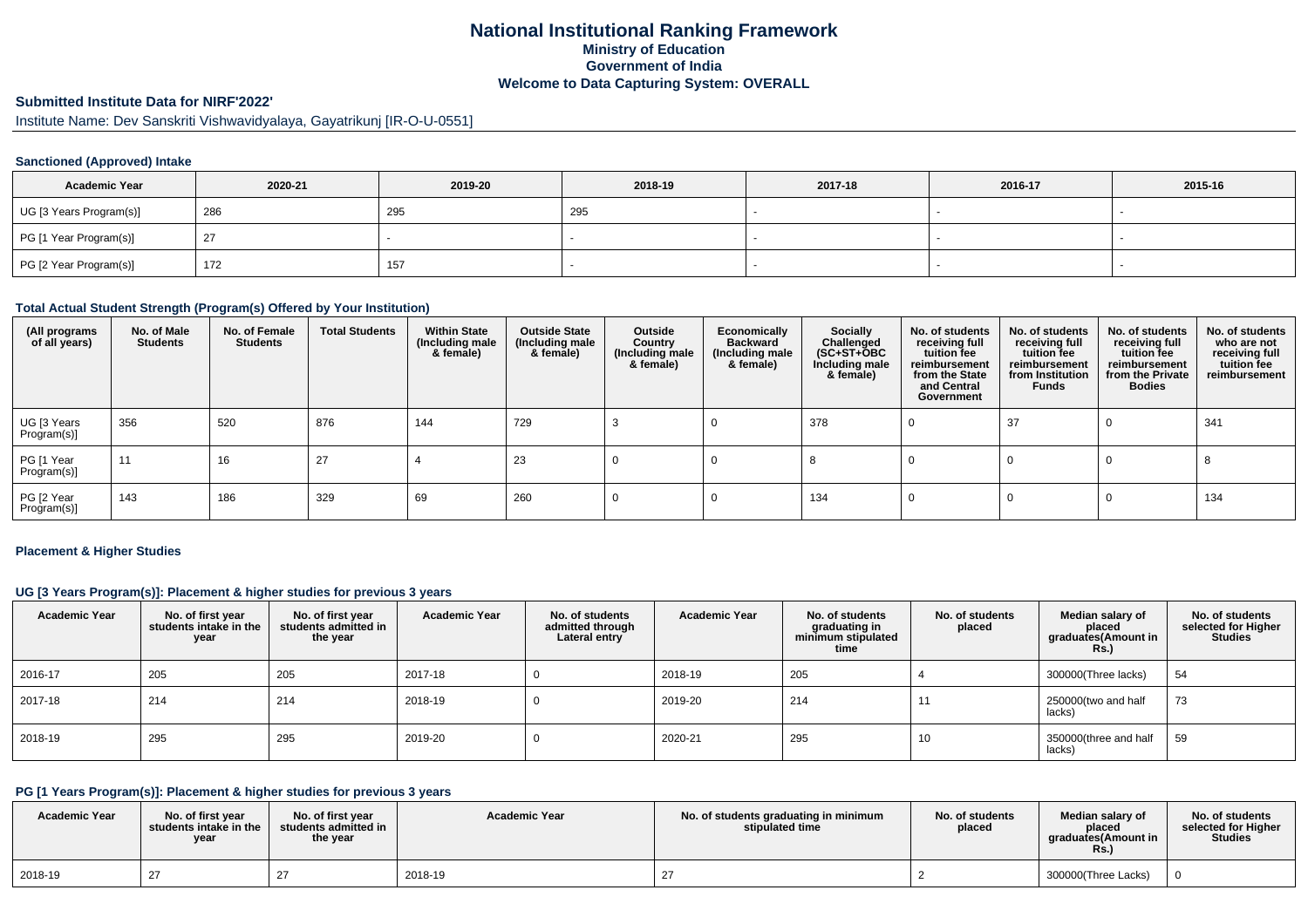| 2019-20 |  | 2019-20 |  | e lacks).                                                                |  |
|---------|--|---------|--|--------------------------------------------------------------------------|--|
| 2020-21 |  | 2020-21 |  | O(three lacs,<br>uuuu<br>the contract of the contract of the contract of |  |

### **PG [2 Years Program(s)]: Placement & higher studies for previous 3 years**

| <b>Academic Year</b> | No. of first year<br>students intake in the<br>year | No. of first year<br>students admitted in<br>the year | <b>Academic Year</b> | No. of students graduating in minimum<br>stipulated time | No. of students<br>placed | Median salary of<br>placed<br>graduates(Amount in<br><b>Rs.)</b> | No. of students<br>selected for Higher<br><b>Studies</b> |
|----------------------|-----------------------------------------------------|-------------------------------------------------------|----------------------|----------------------------------------------------------|---------------------------|------------------------------------------------------------------|----------------------------------------------------------|
| 2017-18              | 152                                                 | 152                                                   | 2018-19              | 152                                                      | 10                        | 250000(two and half<br>lacks)                                    |                                                          |
| 2018-19              | 189                                                 | 189                                                   | 2019-20              | 189                                                      | 12                        | 250000(two and half<br>lacks)                                    |                                                          |
| 2019-20              | 157                                                 | 157                                                   | 2020-21              | 157                                                      | 10                        | 250000(two and half<br>lacks)                                    |                                                          |

### **Ph.D Student Details**

| Ph.D (Student pursuing doctoral program till 2020-21 Students admitted in the academic year 2020-21 should not be entered here.) |                                                                                                                                  |                       |         |  |  |  |  |
|----------------------------------------------------------------------------------------------------------------------------------|----------------------------------------------------------------------------------------------------------------------------------|-----------------------|---------|--|--|--|--|
|                                                                                                                                  |                                                                                                                                  | <b>Total Students</b> |         |  |  |  |  |
| Full Time                                                                                                                        |                                                                                                                                  | 79                    |         |  |  |  |  |
| Part Time                                                                                                                        |                                                                                                                                  | 0                     |         |  |  |  |  |
|                                                                                                                                  | No. of Ph.D students graduated (including Integrated Ph.D)                                                                       |                       |         |  |  |  |  |
|                                                                                                                                  | 2020-21                                                                                                                          | 2019-20               | 2018-19 |  |  |  |  |
| Full Time                                                                                                                        | U                                                                                                                                |                       |         |  |  |  |  |
| Part Time                                                                                                                        |                                                                                                                                  |                       |         |  |  |  |  |
|                                                                                                                                  | PG (Student pursuing MD/MS/DNB program till 2020-21 Students admitted in the academic year 2021 - 22 should not be entered here) |                       |         |  |  |  |  |
|                                                                                                                                  | Number of students pursuing PG (MD/MS/DNB) program                                                                               |                       | o       |  |  |  |  |
| No. of students Graduating in PG (MD/MS/DNB) program                                                                             |                                                                                                                                  |                       |         |  |  |  |  |
| 2020-21                                                                                                                          | 2019-20                                                                                                                          | 2018-19               |         |  |  |  |  |
| 0                                                                                                                                |                                                                                                                                  | 0                     |         |  |  |  |  |

#### **Online Education**

| 1. Does all programs/courses were completed on time.                                                        |  | No                                                                                                                               |  |  |
|-------------------------------------------------------------------------------------------------------------|--|----------------------------------------------------------------------------------------------------------------------------------|--|--|
| 2. Measures taken to complete the syllabus of courses and programs.                                         |  | <b>NOT APPLICABLE</b>                                                                                                            |  |  |
| 3. The period of delay in completion of syllabus (in months).                                               |  |                                                                                                                                  |  |  |
| 4. The period of delay in conducting exams (in months).                                                     |  |                                                                                                                                  |  |  |
| <b>Portal Name</b><br>No. of students offered online courses which have credit<br>transferred to transcript |  | Total no, of online courses which have credit transferred<br>Total no. of credits transferred to transcript<br>to the transcript |  |  |
| Swayam                                                                                                      |  |                                                                                                                                  |  |  |
| 5. No. of courses developed and available online on Swayam platform by your institution faculty             |  |                                                                                                                                  |  |  |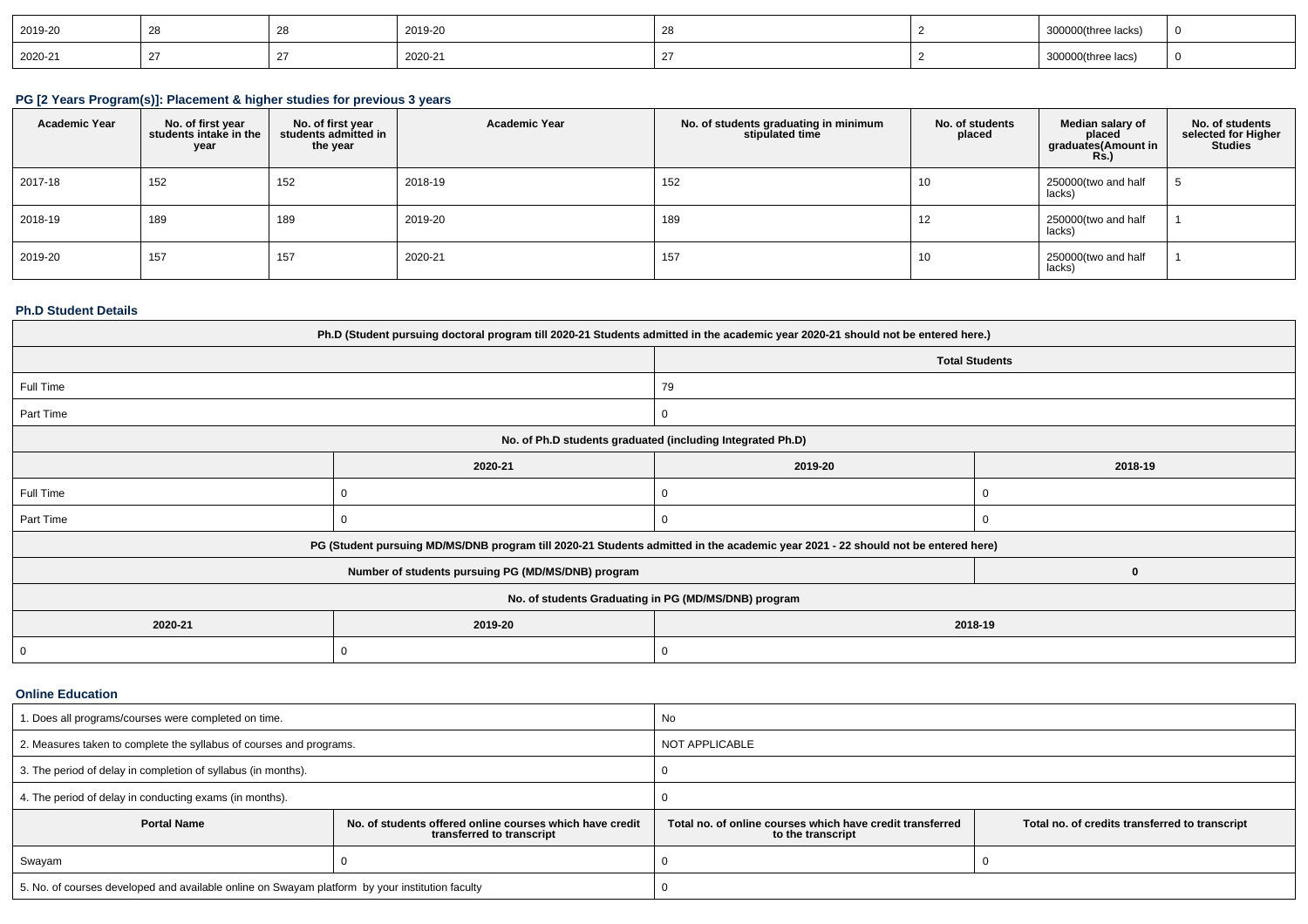### **Financial Resources: Utilised Amount for the Capital expenditure for previous 3 years**

| <b>Academic Year</b>                                                                                 | 2020-21                                                                    | 2019-20                                                                    | 2018-19                                                              |  |  |  |
|------------------------------------------------------------------------------------------------------|----------------------------------------------------------------------------|----------------------------------------------------------------------------|----------------------------------------------------------------------|--|--|--|
|                                                                                                      | <b>Utilised Amount</b>                                                     | <b>Utilised Amount</b>                                                     | <b>Utilised Amount</b>                                               |  |  |  |
| Annual Capital Expenditure on Academic Activities and Resources (excluding expenditure on buildings) |                                                                            |                                                                            |                                                                      |  |  |  |
| Library                                                                                              | 65748 (SIXTY FIVE THOUSAND FOURTY EIGHT)                                   | 173453 (ONE LAC SEVENTY THREE THOUSAND FOUR<br>HUNDRED FIFTY THREE)        | 409278 (FOUR LAC NINE THOUSAND TWO HUNDRED<br>SEVENTY EIGHT)         |  |  |  |
| New Equipment for Laboratories                                                                       | 1169168 (ELEVEN LAC SIXTY NINE THOUSAND ONE<br>HUNDRED SIXTY EIGHT)        | 1388919 (THIRTEEN LAC EIGHTY EIGHT THOUSAND NINE<br>HUNDRED NINTEEN)       | 3339706 (THRITY THREE LAC THIRTY NINE THOUSAND<br>SEVEN HUNDRED SIX) |  |  |  |
| <b>Engineering Workshops</b>                                                                         | $0$ (ZERO)                                                                 | 0 (ZERO)                                                                   | $0$ (ZERO)                                                           |  |  |  |
| Other expenditure on creation of Capital Assets (excluding<br>expenditure on Land and Building)      | 2555884 (TWENTY FIVE LAC FIFTY FIVE THOUSAND<br>EIGHT HUNDRED EIGHTY FOUR) | 3187447 (THIRTYONE LAC EIGHTY SEVEN THOUSAND<br>FOUR HUNDRED FOURTY SEVEN) | 5610840 (FIFTY SIX LAC TEN THOUSAND EIGHT<br><b>HUNDRED FOURTY)</b>  |  |  |  |

### **Financial Resources: Utilised Amount for the Operational expenditure for previous 3 years**

| <b>Academic Year</b>                                                                                                                                                                           | 2020-21                                                                       | 2019-20                                                                              | 2018-19                                                                             |  |  |  |
|------------------------------------------------------------------------------------------------------------------------------------------------------------------------------------------------|-------------------------------------------------------------------------------|--------------------------------------------------------------------------------------|-------------------------------------------------------------------------------------|--|--|--|
|                                                                                                                                                                                                | <b>Utilised Amount</b>                                                        | <b>Utilised Amount</b>                                                               | <b>Utilised Amount</b>                                                              |  |  |  |
| <b>Annual Operational Expenditure</b>                                                                                                                                                          |                                                                               |                                                                                      |                                                                                     |  |  |  |
| Salaries (Teaching and Non Teaching staff)                                                                                                                                                     | 23605354 (TWO CRORE THIRTY SIX LAC FIVE THOUSAND<br>THREE HUNDRED FIFTY FOUR) | 14643969 (ONE CRORE FOURTY SIX LAC FOURTY THREE<br>THOUSAND NINE HUNDRED SIXTY NINE) | 13076875 (ONE CRORE THIRTY LAC SEVENTY SIX<br>THOUSAND EIGHT HUNDRED SEVENTY FIVE ) |  |  |  |
| Maintenance of Academic Infrastructure or consumables and<br>other running expenditures(excluding maintenance of hostels<br>and allied services, rent of the building, depreciation cost, etc) | 23954034 (TWO CRORE THRITY NINE LAC FIFTY FOUR<br>THOUSAND THIRTY FOUR)       | 78282436 (SEVEN CRORE EIGHTY TWO LAC EIGHTY TWO<br>THOUSAND FOUR HUNDRED THIRTY SIX) | 74188616 (SEVEN CROE FOURTY ONE LAC EIGHTY EIGHT<br>THOUSAND SIX HUNDRED SIXTEEN)   |  |  |  |
| Seminars/Conferences/Workshops                                                                                                                                                                 | 308110 (THREE LAC EIGHT THOUSAND ONE HUNDRED<br>TEN)                          | 250942 (TWO LAC FITY THOUSAND NINE HUNDRED<br>FOURTY TWO)                            | 816477 (EIGHT LAC SIXTEEN THOUSAND FOUR HUNDRED<br>SEVENTY SEVEN)                   |  |  |  |

### **IPR**

| Calendar year            | 2020 | 2019 | 2018 |
|--------------------------|------|------|------|
| No. of Patents Published |      |      |      |
| No. of Patents Granted   |      |      |      |

### **Sponsored Research Details**

| <b>Financial Year</b>                    | 2020-21 | 2019-20 | 2018-19 |
|------------------------------------------|---------|---------|---------|
| Total no. of Sponsored Projects          |         |         |         |
| Total no. of Funding Agencies            |         |         |         |
| Total Amount Received (Amount in Rupees) |         |         |         |
| Amount Received in Words                 | Zero    | Zero    | Zero    |

## **Consultancy Project Details**

| <b>Financial Year</b>                                         | 2020-21 |  | 2018-19 |  |  |
|---------------------------------------------------------------|---------|--|---------|--|--|
| Total no. of Consultancy Projects<br>$\overline{\phantom{a}}$ |         |  |         |  |  |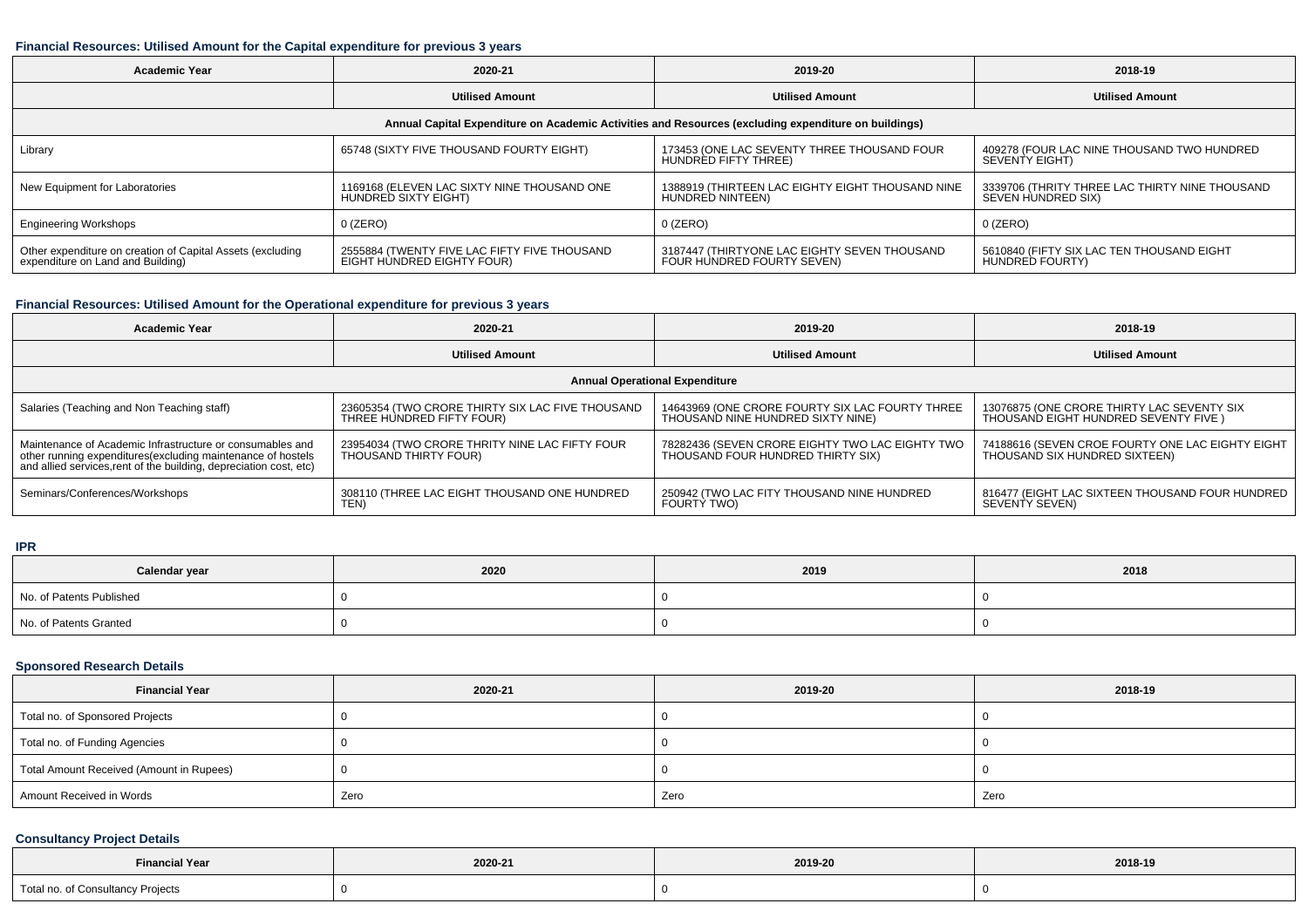| Total no. of Client Organizations        |      |      |      |
|------------------------------------------|------|------|------|
| Total Amount Received (Amount in Rupees) |      |      |      |
| Amount Received in Words                 | Zero | Zero | Zero |

## **Executive Development Program/Management Development Programs**

| <b>Financial Year</b>                                                             | 2020-21 | 2019-20 | 2018-19 |  |
|-----------------------------------------------------------------------------------|---------|---------|---------|--|
| Total no. of Executive Development Programs/ Management<br>Development Programs   |         |         |         |  |
| Total no. of Participants                                                         |         |         |         |  |
| Total Annual Earnings (Amount in Rupees)(Excluding Lodging<br>& Boarding Charges) | - 0     |         |         |  |
| Total Annual Earnings in Words                                                    | Zero    | Zero    | Zero    |  |

## **PCS Facilities: Facilities of physically challenged students**

| 1. Do your institution buildings have Lifts/Ramps?                                                                                                         | Yes, more than 60% of the buildings |
|------------------------------------------------------------------------------------------------------------------------------------------------------------|-------------------------------------|
| 2. Do your institution have provision for walking aids, including wheelchairs and transportation from one building to another for<br>handicapped students? | Yes                                 |
| 3. Do your institution buildings have specially designed toilets for handicapped students?                                                                 | Yes, more than 60% of the buildings |

# **Accreditation**

#### **NBA Accreditation**

| creditation?<br>a valid NBA ACC<br>e nave a<br>18HL | <sub>NO</sub> |
|-----------------------------------------------------|---------------|
|                                                     |               |

#### **NAAC Accreditation**

| 1. Does your institute have a valid NAAC Accreditation? |            | <b>YES</b> |             |  |  |
|---------------------------------------------------------|------------|------------|-------------|--|--|
| Valid from                                              |            | Valid upto | <b>CGPA</b> |  |  |
| 15-09-2015                                              | 15-09-2020 |            | 2.80        |  |  |

# **Faculty Details**

| Srno | Name                      | Age | Designation                | Gender | Qualification | <b>Experience (In</b><br><b>Months)</b> | <b>Currently working</b><br>with institution? | <b>Joining Date</b> | <b>Leaving Date</b>      | <b>Association type</b> |
|------|---------------------------|-----|----------------------------|--------|---------------|-----------------------------------------|-----------------------------------------------|---------------------|--------------------------|-------------------------|
|      | Dr Kamal Kishore<br>Yadav | 39  | <b>Assistant Professor</b> | Male   | Ph.D          | 96                                      | Yes                                           | 06-06-2013          | $\sim$                   | Regular                 |
|      | Kaveri Bali               | 50  | Lecturer                   | Female | M.Sc.         | 310                                     | Yes                                           | 24-01-2002          | $\sim$                   | Regular                 |
|      | Dr Indrani Trivedi        | 40  | <b>Assistant Professor</b> | Female | Ph.D          | 156                                     | Yes                                           | 01-10-2008          | $\overline{\phantom{a}}$ | Regular                 |
|      | Dr Asim Kulshrestha       | 43  | <b>Assistant Professor</b> | Male   | Ph.D          | 174                                     | Yes                                           | 01-01-2007          | $\sim$                   | Regular                 |
|      | Dr Raieshwari<br>Trivedi  | 39  | <b>Assistant Professor</b> | Female | Ph.D          | 132                                     | Yes                                           | 29-09-2010          | $\sim$                   | Regular                 |
|      | Dr Manish Gupta           | 45  | <b>Assistant Professor</b> | Male   | Ph.D          | 24                                      | Yes                                           | 24-06-2018          | $\sim$                   | Regular                 |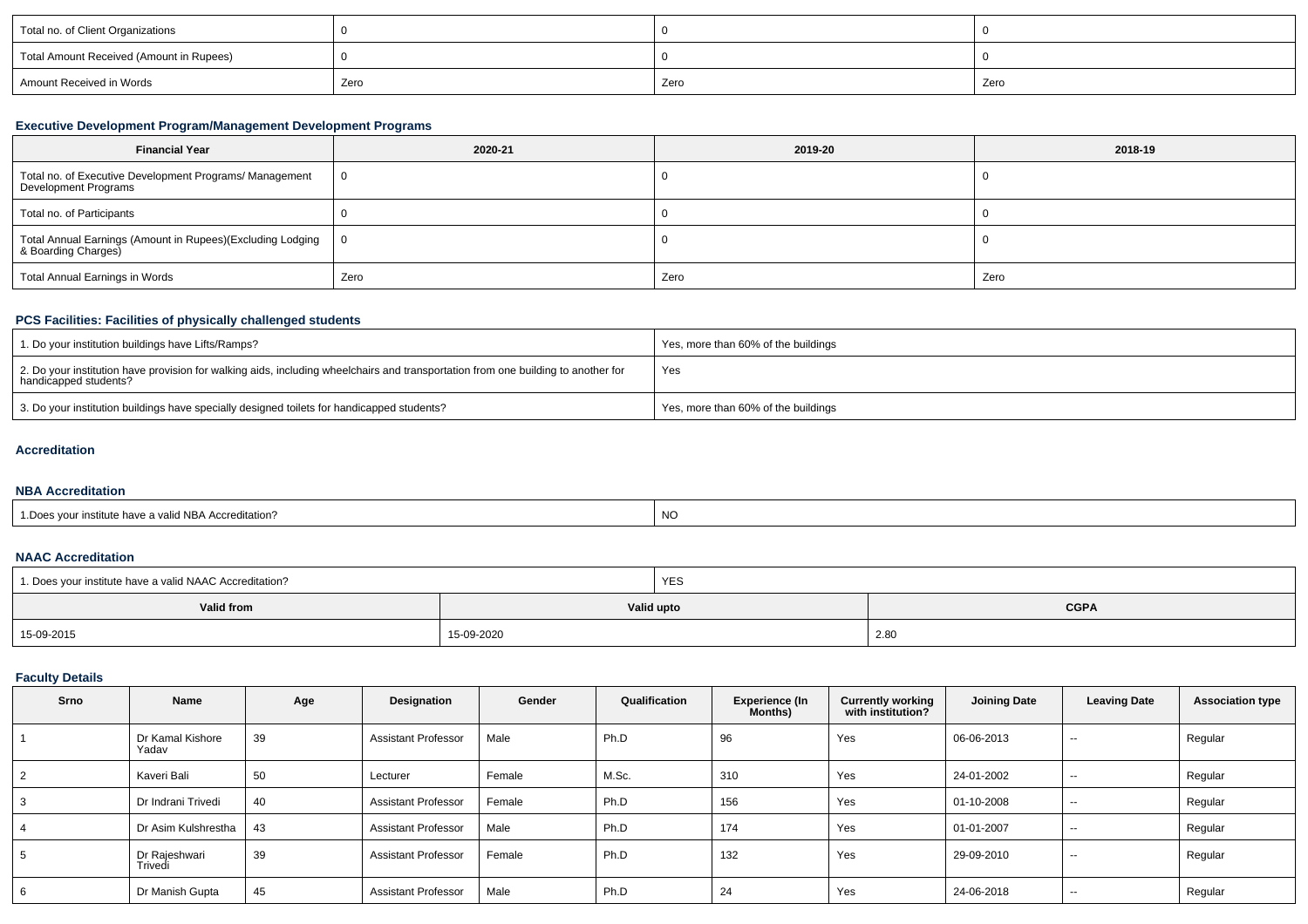| 7      | Rachna Verma                   | 44 | <b>Assistant Professor</b> | Female | M.Ed                       | 120 | Yes | 12-01-2011 | $\overline{\phantom{a}}$ | Regular             |
|--------|--------------------------------|----|----------------------------|--------|----------------------------|-----|-----|------------|--------------------------|---------------------|
| 8      | Raghavendra Singh<br>Rana      | 38 | Other                      | Male   | Bachelor in Visual<br>Arts | 20  | Yes | 07-10-2020 | $\overline{\phantom{a}}$ | Other               |
| 9      | Dr Pragya Singh<br>Lodhi       | 38 | <b>Assistant Professor</b> | Female | Ph.D                       | 104 | Yes | 01-07-2008 | Ξ.                       | Regular             |
| 10     | Dr Pragya Rana                 | 45 | Associate Professor        | Female | Ph.D                       | 228 | Yes | 14-08-2002 | Ξ.                       | Regular             |
| 11     | Dr Umkant                      | 38 | <b>Assistant Professor</b> | Male   | Ph.D                       | 180 | Yes | 01-07-2006 | --                       | Regular             |
| 12     | Gayatri Gurvendra              | 40 | Lecturer                   | Female | Ph.D                       | 125 | Yes | 07-02-2011 | $\overline{\phantom{a}}$ | Adhoc / Contractual |
| 13     | Dr Amrit Lal<br>Gurvendra      | 45 | Associate Professor        | Male   | Ph.D                       | 204 | Yes | 02-07-2004 | Ξ.                       | Regular             |
| 14     | Bhanu Priya Yadav              | 29 | Lecturer                   | Female | MSc(IT)                    | 72  | Yes | 21-07-2015 | Ц.                       | Adhoc / Contractual |
| 15     | Ekta Naithani                  | 27 | Lecturer                   | Female | M.A                        | 5   | Yes | 18-01-2021 | Ξ.                       | Adhoc / Contractual |
| 16     | Dr Sunil Kumar                 | 44 | <b>Assistant Professor</b> | Male   | Ph.D                       | 165 | Yes | 01-03-2007 | $\overline{\phantom{a}}$ | Regular             |
| 17     | Jyoti Malvi                    | 32 | Lecturer                   | Female | M.Sc.                      | 103 | Yes | 20-01-2012 | Ξ.                       | Adhoc / Contractual |
| 18     | Alka Naithani                  | 39 | <b>Assistant Professor</b> | Female | M.Ed                       | 116 | Yes | 17-01-2011 | --                       | Regular             |
| 19     | Dr Arunesh<br>Parashar         | 39 | <b>Assistant Professor</b> | Male   | Ph.D                       | 180 | Yes | 01-07-2006 | --                       | Regular             |
| 20     | Dr Swarnkala Singh             | 46 | <b>Assistant Professor</b> | Female | Ph.D                       | 144 | Yes | 04-07-2009 | Ξ.                       | Regular             |
| 21     | Dr Monika Pandey               | 38 | <b>Assistant Professor</b> | Female | Ph.D                       | 135 | Yes | 09-03-2011 | Ξ.                       | Regular             |
| 22     | Dr Avanendu<br>Parashar Pandey | 42 | <b>Assistant Professor</b> | Male   | Ph.D                       | 132 | Yes | 17-11-2011 | $\overline{\phantom{a}}$ | Regular             |
| 23     | Dr Usha Jyoti                  | 29 | <b>Assistant Professor</b> | Female | Ph.D                       | 96  | Yes | 01-07-2013 | Ц.                       | Regular             |
| 24     | Dr Krishna Jhare               | 43 | Associate Professor        | Male   | Ph.D                       | 192 | Yes | 01-07-2005 | $\overline{\phantom{a}}$ | Regular             |
| 25     | Dr Naveen Kumar<br>Pandey      | 31 | Associate Professor        | Male   | Ph.D                       | 120 | Yes | 27-08-2011 | $\overline{\phantom{a}}$ | Regular             |
| 26     | Dr Anuradha<br>Kotnala         | 49 | Associate Professor        | Female | Ph.D                       | 228 | Yes | 14-08-2002 | Ξ.                       | Regular             |
| 27     | Dr Reena Bajpai                | 40 | <b>Assistant Professor</b> | Female | Ph.D                       | 120 | Yes | 05-09-2011 | Ξ.                       | Regular             |
| 28     | Anita Panda                    | 34 | Lecturer                   | Female | <b>NET</b>                 | 120 | Yes | 16-10-2011 | $\overline{\phantom{a}}$ | Regular             |
| 29     | Dr Sudhanshu<br>Kaushik        | 36 | <b>Assistant Professor</b> | Male   | Ph.D                       | 83  | Yes | 12-06-2014 | $\overline{\phantom{a}}$ | Regular             |
| $30\,$ | Dr Sangeeta Kumari             | 51 | <b>Assistant Professor</b> | Female | Ph.D                       | 55  | Yes | 24-12-2016 | ÷,                       | Regular             |
| 31     | Dkashita                       | 28 | <b>Assistant Professor</b> | Female | M.Ed                       | 34  | Yes | 10-08-2018 | ÷,                       | Regular             |
| 32     | Dr Ravindra Singh              | 45 | Associate Professor        | Male   | Ph.D                       | 228 | Yes | 25-07-2002 | $\overline{\phantom{a}}$ | Regular             |
| 33     | Dr Vijay Kumar<br>Singh        | 43 | <b>Assistant Professor</b> | Male   | Ph.D                       | 175 | Yes | 01-11-2006 | Ξ.                       | Regular             |
| 34     | Dr Kamta Prasad<br>Sahu        | 45 | <b>Assistant Professor</b> | Male   | Ph.D                       | 125 | Yes | 01-01-2009 | --                       | Regular             |
| 35     | Dr Piyush Trivedi              | 40 | <b>Assistant Professor</b> | Male   | Ph.D                       | 139 | Yes | 01-11-2011 | ₩,                       | Regular             |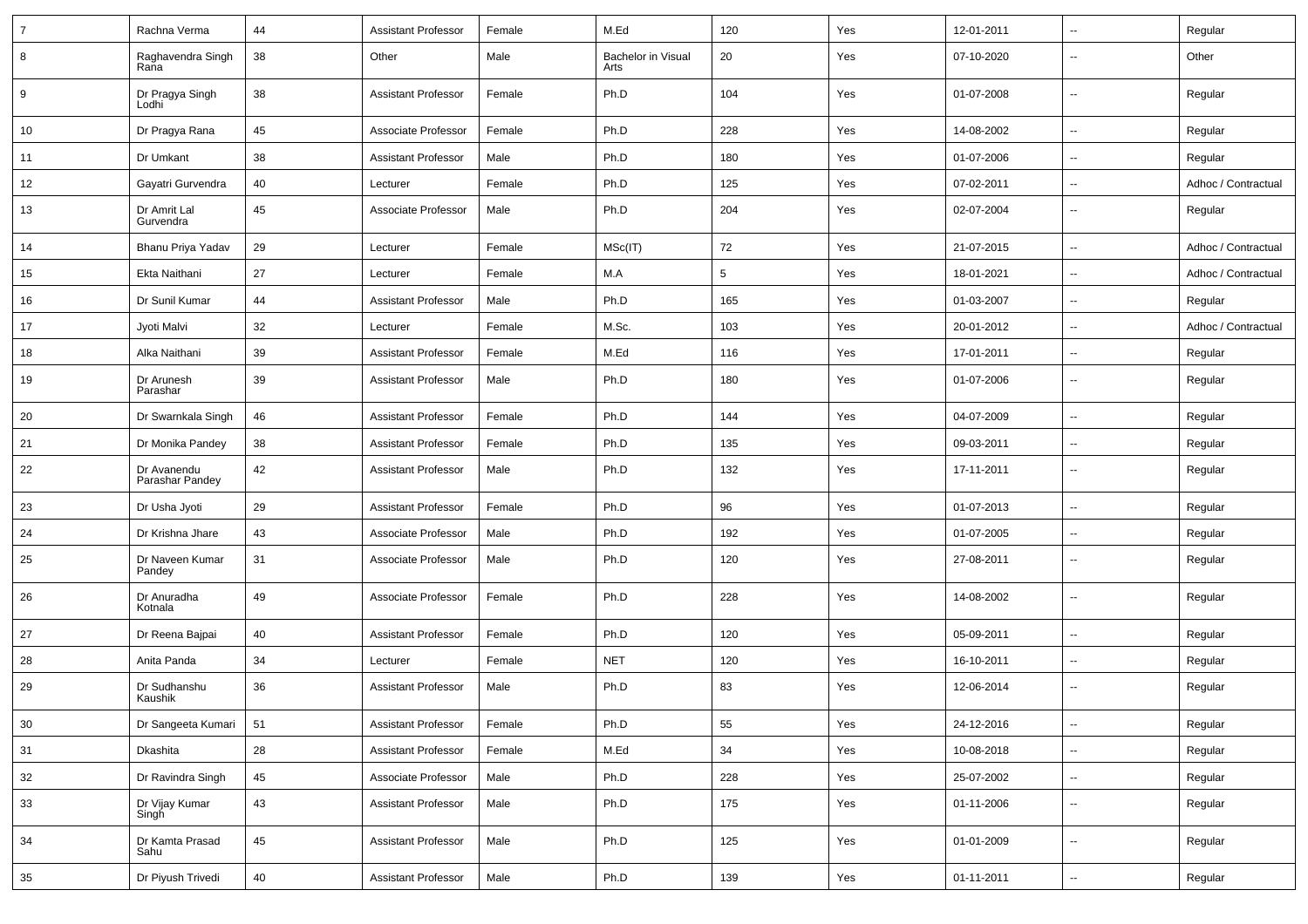| 36 | Sumantanand                | 30 | Lecturer                   | Male   | <b>NET</b> | 65  | Yes | 20-01-2016 | $\overline{\phantom{a}}$ | Adhoc / Contractual |
|----|----------------------------|----|----------------------------|--------|------------|-----|-----|------------|--------------------------|---------------------|
| 37 | Dr Ipsit Pratap Singh      | 31 | <b>Assistant Professor</b> | Male   | Ph.D       | 57  | Yes | 01-09-2016 | $\overline{\phantom{a}}$ | Regular             |
| 38 | Dr Vijay Sharma            | 37 | <b>Assistant Professor</b> | Male   | Ph.D       | 131 | No  | 01-07-2010 | 31-12-2021               | Regular             |
| 39 | Dr Gopal Krishna<br>Sharma | 33 | <b>Assistant Professor</b> | Male   | Ph.D       | 117 | Yes | 12-09-2012 | --                       | Regular             |
| 40 | Dr Subhash<br>Kashyap      | 38 | <b>Assistant Professor</b> | Male   | Ph.D       | 119 | Yes | 01-07-2011 | $\overline{\phantom{a}}$ | Regular             |
| 41 | Dr Pankaj Saini            | 37 | <b>Assistant Professor</b> | Male   | Ph.D       | 105 | Yes | 10-09-2012 | $\overline{\phantom{a}}$ | Regular             |
| 42 | Dr Prama Sharma            | 49 | <b>Assistant Professor</b> | Female | Ph.D       | 179 | Yes | 01-07-2006 | $\overline{\phantom{a}}$ | Regular             |
| 43 | Dr Saraswati Devi          | 40 | <b>Assistant Professor</b> | Female | Ph.D       | 154 | Yes | 10-08-2008 | $\overline{a}$           | Regular             |
| 44 | Dr Ruchi Singh             | 42 | <b>Assistant Professor</b> | Female | Ph.D       | 56  | Yes | 01-10-2016 | u.                       | Regular             |
| 45 | Dr Reema<br>Srivastava     | 40 | <b>Assistant Professor</b> | Female | Ph.D       | 148 | Yes | 04-02-2009 | $\overline{\phantom{a}}$ | Regular             |
| 46 | Akshay Kumar               | 31 | Lecturer                   | Male   | <b>NET</b> | 23  | Yes | 01-07-2019 | $\overline{\phantom{a}}$ | Adhoc / Contractual |
| 47 | Dr Reetudhwaj<br>Singh     | 36 | <b>Assistant Professor</b> | Male   | Ph.D       | 125 | Yes | 21-01-2011 | --                       | Regular             |
| 48 | Dr Pooja Kaushik           | 41 | <b>Assistant Professor</b> | Female | Ph.D       | 141 | Yes | 01-09-2009 | u.                       | Regular             |
| 49 | Indrajeet Sharma           | 40 | Other                      | Male   | M.A        | 42  | Yes | 30-12-2017 | $\overline{\phantom{a}}$ | Adhoc / Contractual |
| 50 | Dr Shivnarayan<br>Prasad   | 51 | Associate Professor        | Male   | Ph.D       | 221 | Yes | 12-01-2003 | --                       | Regular             |
| 51 | Dr Santosh Namdeo          | 53 | Associate Professor        | Male   | Ph.D       | 23  | Yes | 01-07-2019 | $\overline{\phantom{a}}$ | Regular             |
| 52 | Deepti Sharma              | 25 | Other                      | Female | B.Sc.      | 24  | Yes | 29-06-2019 | $\overline{\phantom{a}}$ | Adhoc / Contractual |
| 53 | Dr Chandramani<br>Shukla   | 64 | <b>Assistant Professor</b> | Male   | Ph.D       | 179 | Yes | 01-07-2006 | $\overline{\phantom{a}}$ | Regular             |
| 54 | Dr Artee Verma             | 46 | <b>Assistant Professor</b> | Female | Ph.D       | 143 | Yes | 22-07-2009 | u.                       | Regular             |
| 55 | Prof Bhagwan Singh         | 65 | Other                      | Male   | Ph.D       | 40  | Yes | 26-02-2018 | --                       | Adhoc / Contractual |
| 56 | Dr Vandana<br>Srivastava   | 54 | Associate Professor        | Female | Ph.D       | 219 | Yes | 23-03-2003 | --                       | Regular             |
| 57 | Dr Rajeev Kumar<br>Gupta   | 66 | Professor                  | Male   | Ph.D       | 288 | Yes | 30-06-2017 | --                       | Regular             |
| 58 | Dr Rakesh Verma            | 49 | <b>Assistant Professor</b> | Male   | Ph.D       | 143 | Yes | 22-07-2009 |                          | Regular             |
| 59 | Dr Smita Vashishtha        | 44 | <b>Assistant Professor</b> | Female | Ph.D       | 164 | Yes | 05-10-2007 | Ξ.                       | Regular             |
| 60 | Prof Abhay Saxena          | 50 | Other                      | Male   | Ph.D       | 225 | Yes | 26-09-2002 | Ξ.                       | Regular             |
| 61 | Dr Usha Jaiswal            | 48 | <b>Assistant Professor</b> | Female | Ph.D       | 140 | Yes | 13-10-2009 | Ξ.                       | Regular             |
| 62 | Vivek Kumar<br>Subudhi     | 32 | <b>Assistant Professor</b> | Male   | Ph.D       | 75  | Yes | 07-03-2015 | Ξ.                       | Regular             |
| 63 | Laxmi Kumar                | 34 | Lecturer                   | Female | <b>NET</b> | 57  | Yes | 01-12-2017 | Щ,                       | Adhoc / Contractual |
| 64 | Dr Lalit Raj Singh         | 33 | <b>Assistant Professor</b> | Male   | Ph.D       | 82  | Yes | 01-08-2014 | Ξ.                       | Regular             |
| 65 | Dr Ajay Bhardwaj           | 49 | <b>Assistant Professor</b> | Male   | Ph.D       | 168 | Yes | 01-06-2007 | $\overline{\phantom{a}}$ | Regular             |